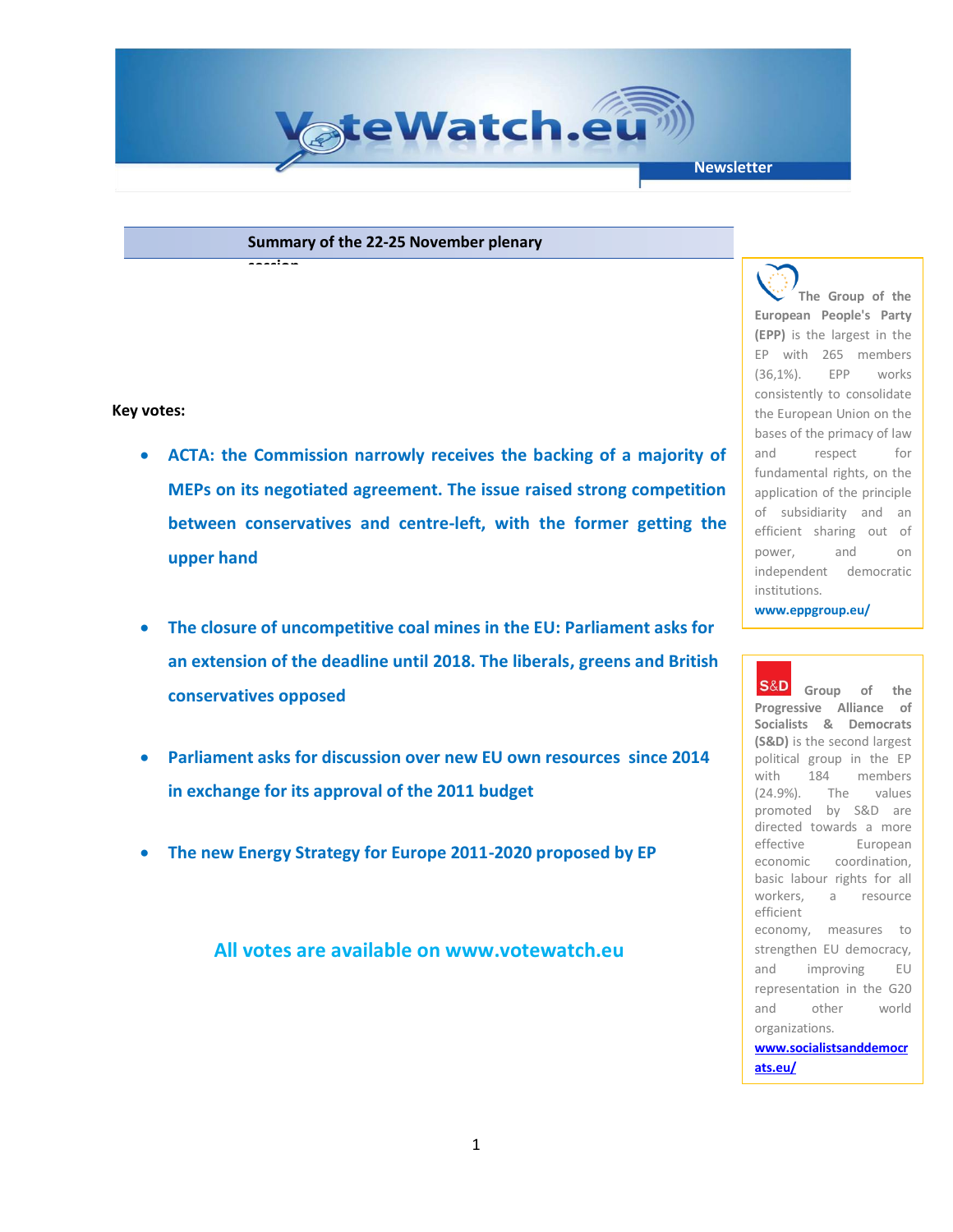

The Alliance of **Liberals and Democrats for Europe (ALDE)** is represented by 85 members in the EP (11,3%). ALDE argues for a political Europe that people can understand and which responds to their needs. The group *seeks* to create a strong and secure European Union with high standards of public health, consumer protection and human rights. We aim to build and safeguard a free, fair and open society. [www.alde.eu](http://www.alde.eu/)



**Greens/European Free Alliance (Greens/EFA),** is 55 MEPs strong (7,3%) and is working for sustainable development,

**The** 

environmental, cultural and democratic rights, and for solving problems by peaceful means. The Greens also wish to build a European Union of free peoples based on the principle of subsidiarity and solidarity;

[www.greens-efa.org/](http://www.greens-efa.org/)

**ACTA (Anti Counterfeiting Trade Agreement): the Commission narrowly receives the backing of a majority of MEPs on its negotiated multilateral agreement that concerns particularly the measures taken to protect intellectual property against illegal downloading from the internet.** 

The issue raised strong competition between conservatives and centre-left, with the formers getting the upper hand. The conservative forces (EPP and ECR groups) have succeeded in having their form of the resolution adopted in the European Parliament's plenary (click **[here](http://www.europarl.europa.eu/sides/getDoc.do?type=MOTION&reference=B7-2010-0618&language=EN)** to see its text). The text backs the Commission and aims at a betterr protection of the industry.

The first form of the document, which was more critical to the deal negociated by the Commission (click **[here](http://www.europarl.europa.eu/sides/getDoc.do?type=MOTION&reference=P7-RC-2010-0617&language=EN)** to see its text), drafted by the center-left forces (GUE/NGL+Greens/EFA+S&D+ALDE) was rejected (306 votes to 321), as 13 socialist (the British labor delegation) and 11 liberal MEPs voted against it, together with the EPP and ECR.

Click **[here](http://votewatch.eu/cx_vote_details.php?id_act=1189&lang=en)** to see how each MEP voted on the joint motion drafted by the centreleft (the voting lists on 44 separate votes are also available, along with the vote on the final resolution). Also, you can access more information on this topic [here.](http://www.europarl.europa.eu/en/pressroom/content/20101124IPR99549)

**Next step**: under the Lisbon treaty, the Parliament has veto rights over the international trade agreements. Consequently, once the Commission finishes all technical requirements, the agreement will be sent for approval by both Parliament and the Council. The vote in the Parliament is expected early next year.

**www.votewatch.eu**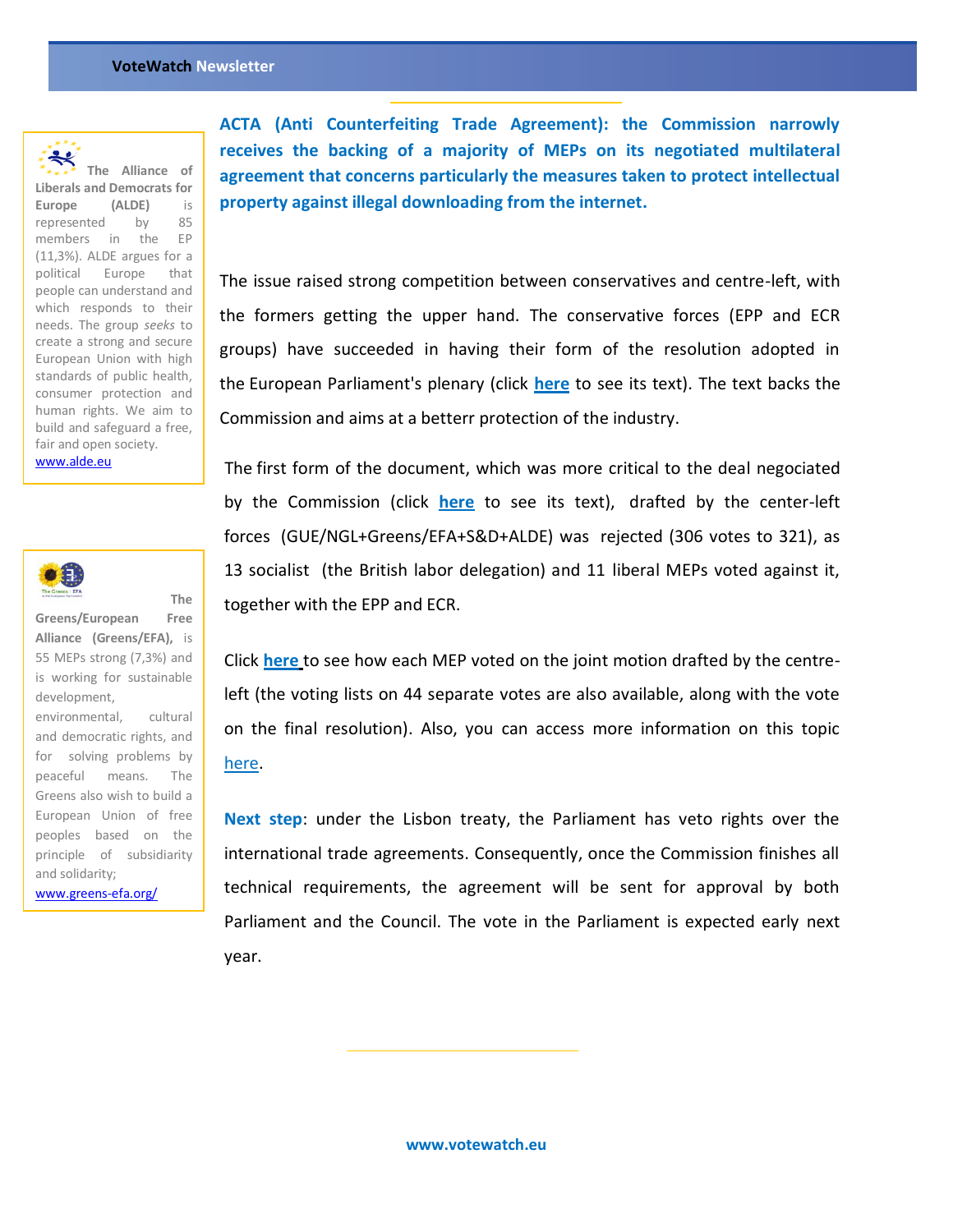

**European** 

**Conservatives and Reformist (ECR)** has 54 members in the EP (7,6%) The group stands for the reform of the EU on the basis of eurorealism, openness, accountability and democracy, in a way that respects the sovereignty of the national states. ECR concentrates on economic recovery, growth and competitiveness, as well as a healthy transatlantic security relationship. [www.ecrgroup.eu/](http://www.ecrgroup.eu/)

**The closure of uncompetitive coal mines: Parliament asks for an extension of the deadline until 2018. The liberals, the greens and the British conservatives opposed it**

A majority of MEPs voted a resolution requesting that the deadline for closing uncompetitive coal mines in the European Union should be extended from 1 October 2014 (as specified in the Commission proposal for a Regulation) to 31 December 2018. The extension was supported by the EPP, S&D and GUE/NGL groups. The ALDE and the Greens/EFA groups opposed, EFD abstained, while the ECR group was divided on this issue: the British delegation voted against, while the rest of the group voted in favor of the extension. Click to see the distribution [of votes,](http://votewatch.eu/cx_vote_details.php?id_act=1137&lang=en) [text](http://www.europarl.europa.eu/sides/getDoc.do?type=REPORT&reference=A7-2010-0324&language=EN) and [more information.](http://www.europarl.europa.eu/en/pressroom/content/20101123IPR97948)

**Next step**: the Council is expected to have its final word on the proposed regulation on 10 December.



**Confederal Group of the European United Left-Nordic Green Left (GUE/NGL)** has 35 members in the EP (4.8%). GUE/NGL advocates for a more transparent EU, direct democracy and active participation of citizens. It also fights for more jobs and educational opportunities, for social security and social solidarity.

[www.guengl.eu/](http://www.guengl.eu/)

## **Parliament reiterates its position with regards to 2011 budget**

In a new resolution adopted at the November plenary part-session, the MEPs expressed their willingness to adopt the 2011 budget within the limits set by the Council, provided that the Council at its turn commits itself to discuss the possibility of EU having new own resources in the 2014-2020 financial perspectives.

The resolution was supported by the pro-European groups, EPP, S&D, ALDE and the Greens/EFA, while ECR opposed and the GUE/NGL group abstained. Click to see: the [distribution of votes,](http://votewatch.eu/cx_vote_details.php?id_act=1190&lang=en) [text](http://www.europarl.europa.eu/sides/getDoc.do?type=MOTION&reference=B7-2010-0683&language=EN) and [more information.](http://www.europarl.europa.eu/en/pressroom/content/20101125IPR00528)

**Next step**: the Commission is expected to come up with a new proposal for 2011 budget on December  $1<sup>st</sup>$ . The Parliament and the Council will then try to reach an agreement on its final form.